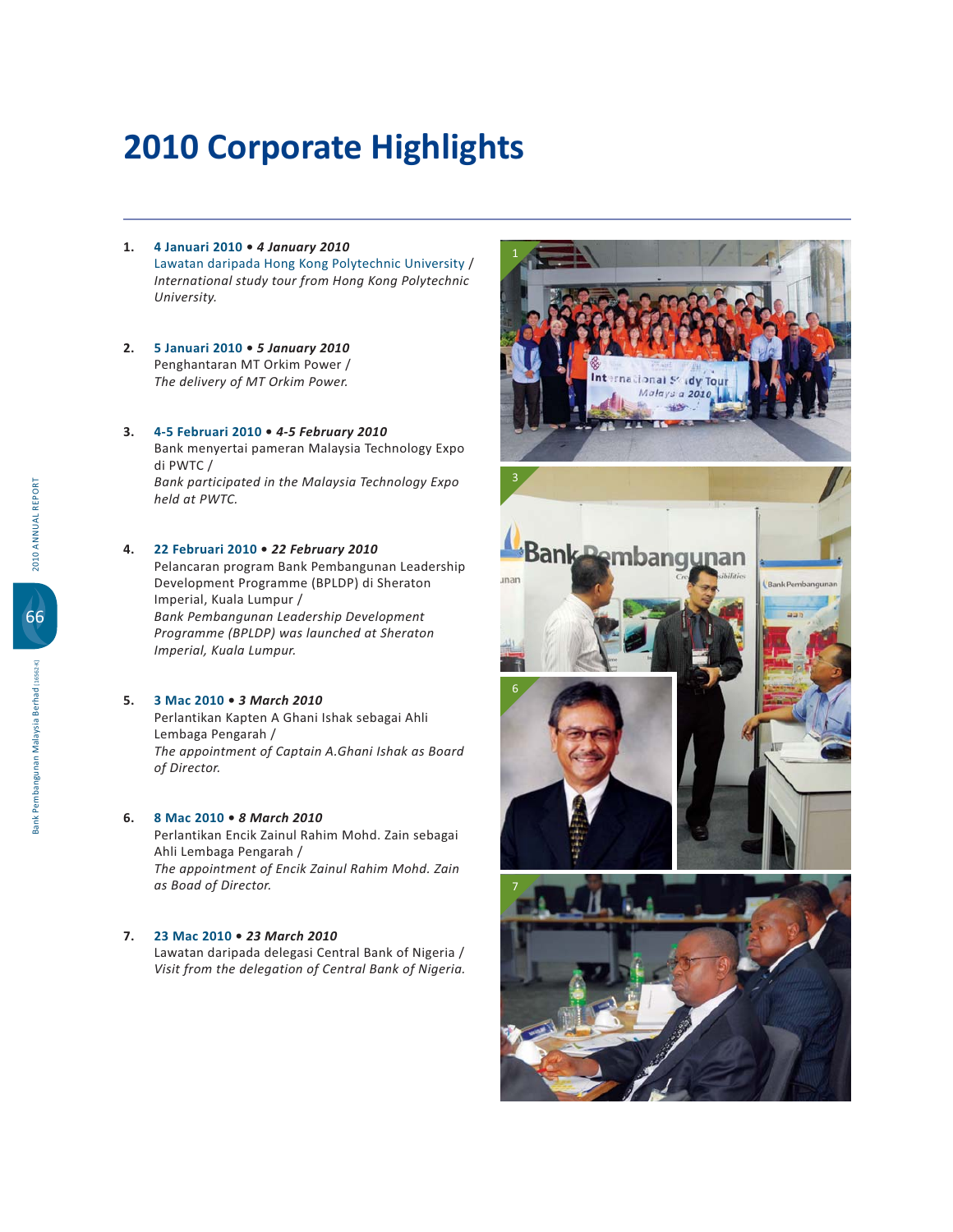- **" -! -***26 March 2010* Lawatan daripada Nigerian Maritime Administration & Safety Agency (NIMASA) / *Visit from the Nigerian Maritime Administration & Safety Agency (NIMASA).*
- **\$ -**8-30 Mac 2010 · 28-30 March 2010 Pelancaran MT Gagasan Kedah dan MV JM Bayu / The launching of MT Gagasan Kedah and MV JM *Bayu.*

## **10.** 31 Mac 2010 . 31 March 2010

Jamuan penghargaan kepada Tuan Haji Zarif Mohd. Zaman di Sheraton Imperial Kuala Lumpur / *Appreciation lunch for Tuan Haji Zarif Mohd. Zaman*  held at Sheraton Imperial, Kuala Lumpur.

#### 11. 16-19 April 2010 · 16-19 April 2010

Program latihan kepada Setiausaha Eksekutif di Bayu Beach Resort, Port Dickson / *Training programme for Executive Secretaries at Bayu Beach Resort, Port Dickson.*

## 12. 8-9 Mei 2010 • 8-9 May 2010

Kembara ADFIM 2010 dari Menara SME Bank ke Village Beach Resort, Beserah, Kuantan / *ADFIM 2010 Road Trip from Menara SME Bank to*  Village Beach Resort, Beserah, Kuantan.

#### 13. 16 Mei 2010 • 16 May 2010

 Program Boling Bersama Media di Ampang Superbowl, Ampang / *Bowling programme with Media held at Ampang Superbowl, Ampang.*

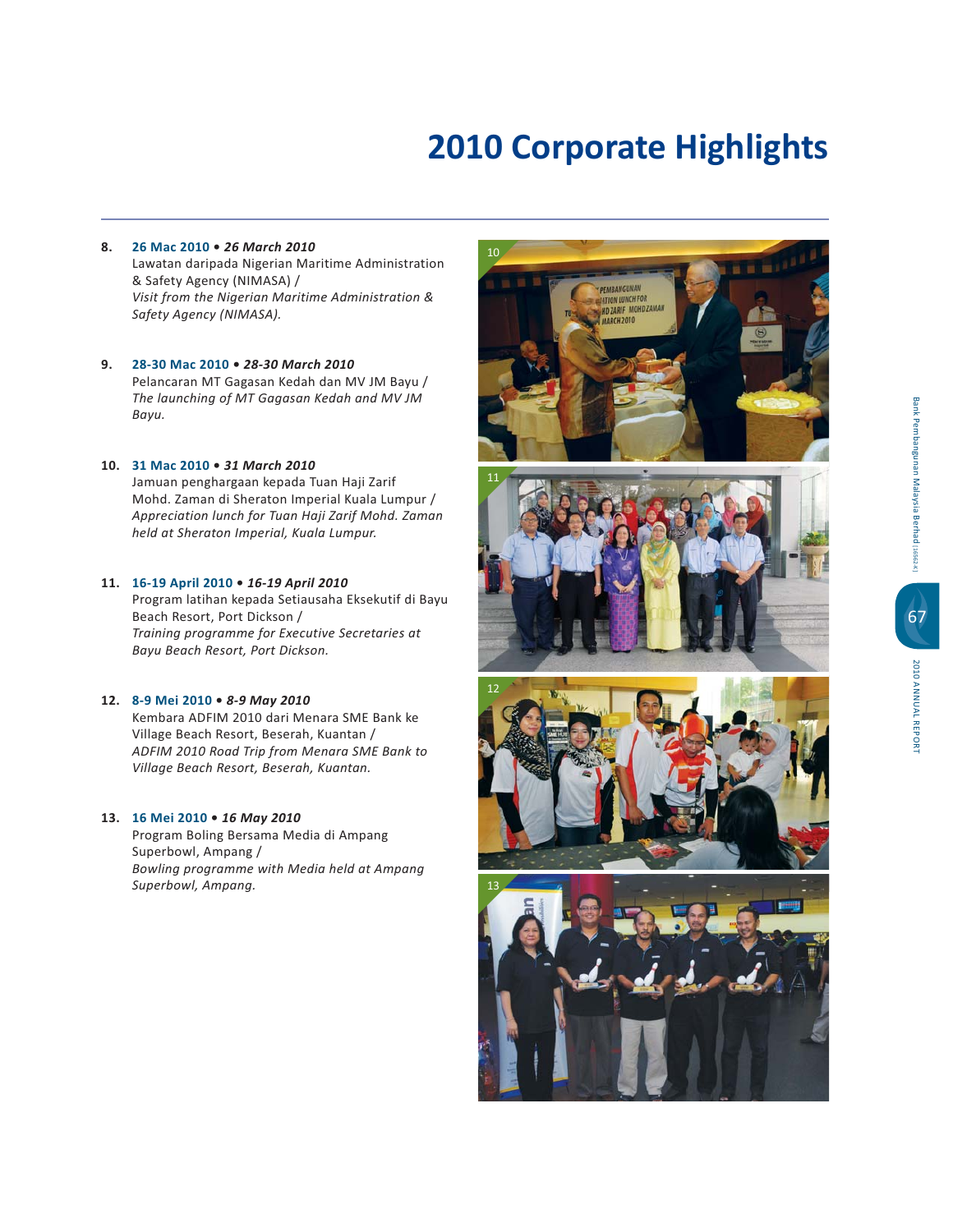# 14. 1 Jun 2010 • 1 June 2010

Perlantikan Dato' Dr. Syed Jaafar Syed Aznan dan Tan Sri Faizah Mohd. Tahir sebagai Ahli Lembaga Pengarah /

*The appointment of Dato' Dr. Syed Jaafar Syed Aznan and Tan Sri Faizah Mohd. Tahir to the Board of Directors.*

#### 15. 15-18 Jun 2010 • 15-18 June 2010

 Bank menyertai pameran Malaysia Electrical and Mechanical Engineering Expo di Kuala Lumpur Convention Centre /

*Bank participated in the Malaysia Electrical and*  **Mechanical Engineering Expo held at Kuala Lumpur** *Convention Centre.*

## **16.** 22 Jun 2010 • 22 June 2010

Kempen derma darah /  *Blood donation campaign.*

#### **# ! -***6 July 2010*

GMV mengadakan bengkel Commercial Ship *Management GMV conducted a workshop on Commercial Ship Management.*

#### 18. 10 Julai 2010 • 10 July 2010

Kejohanan Golf Jemputan Bank Pembangunan di Kelab Golf Sultan Abdul Aziz Shah / *Bank Pembangunan Invitational Golf Tournament held at Sultan Abdul Aziz Shah Golf Club.*











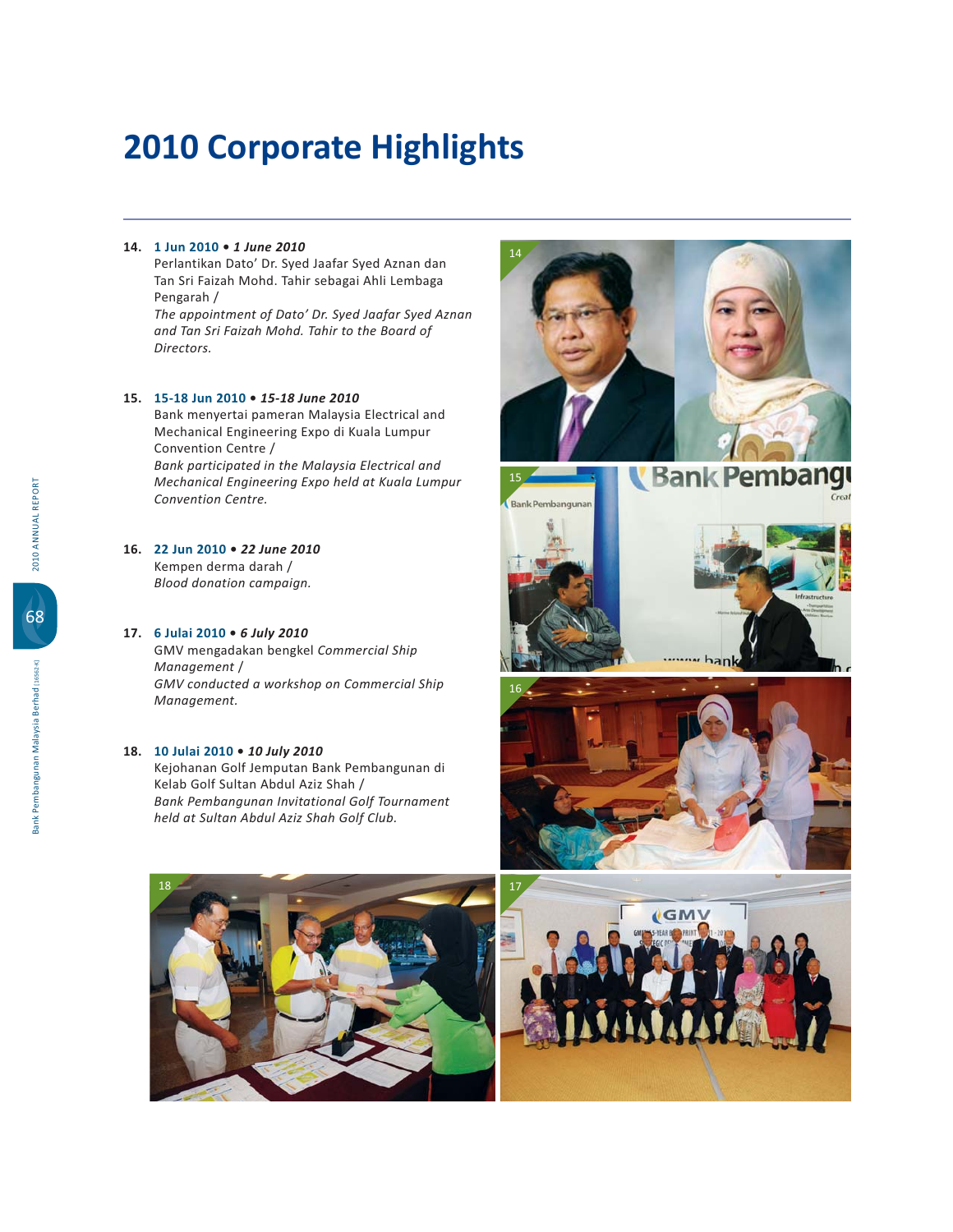# **\$ -!-\$ -***26-29 July 2010*

 Bank menyertai pameran *2nd International Conference and Exhibition on Waste to Wealth* di PWTC/ *Bank participated in the 2nd International Conference and Exhibition on Waste to Wealth exhibition held at PWTC.*

## 20. 6 Ogos 2010 · 6 August 2010

 Pesta Makan Durian dan Buah-buah Tempatan di Menara Bank Pembangunan / *Durian Feast and Local Fruits Fiesta held at Menara Bank Pembangunan.*

## 21. 9 Ogos 2010 . 9 August 2010

 Bank menyumbang peralatan perubatan kepada Institut Pediatrik Kuala Lumpur / Bank donated health equipment to Kuala Lumpur *Pediatric Institute.*

# 22. 30 Ogos 2010 . 30 August 2010

 Bank memberi duit raya kepada 100 kanak-kanak di Wad Pediatrik, Institut Pediatrik, Kuala Lumpur sempena Hari Raya /  *Duit Raya giveaways to 100 children from Pediatric*  Institute, Kuala Lumpur in conjunction with Hari *Raya.*

23. 2 dan 6 September 2010 . 2 and 6 September 2010 Bank menyumbang kepada Rumah Titian Kasih dan Baitul Fiqh sebagai sebahagian daripada program CSR / Bank donated to Rumah Titian Kasih and Baitul *Fiqh as part of CSR Programme.*

# 24. 1 Oktober 2010 . 1 October 2010

Pendeposit diraikan di Teater Muzikal Tun Mahathir di Istana Budaya / *Depositors entertained at Tun Mahathir Musical Theatre at Istana Budaya.*